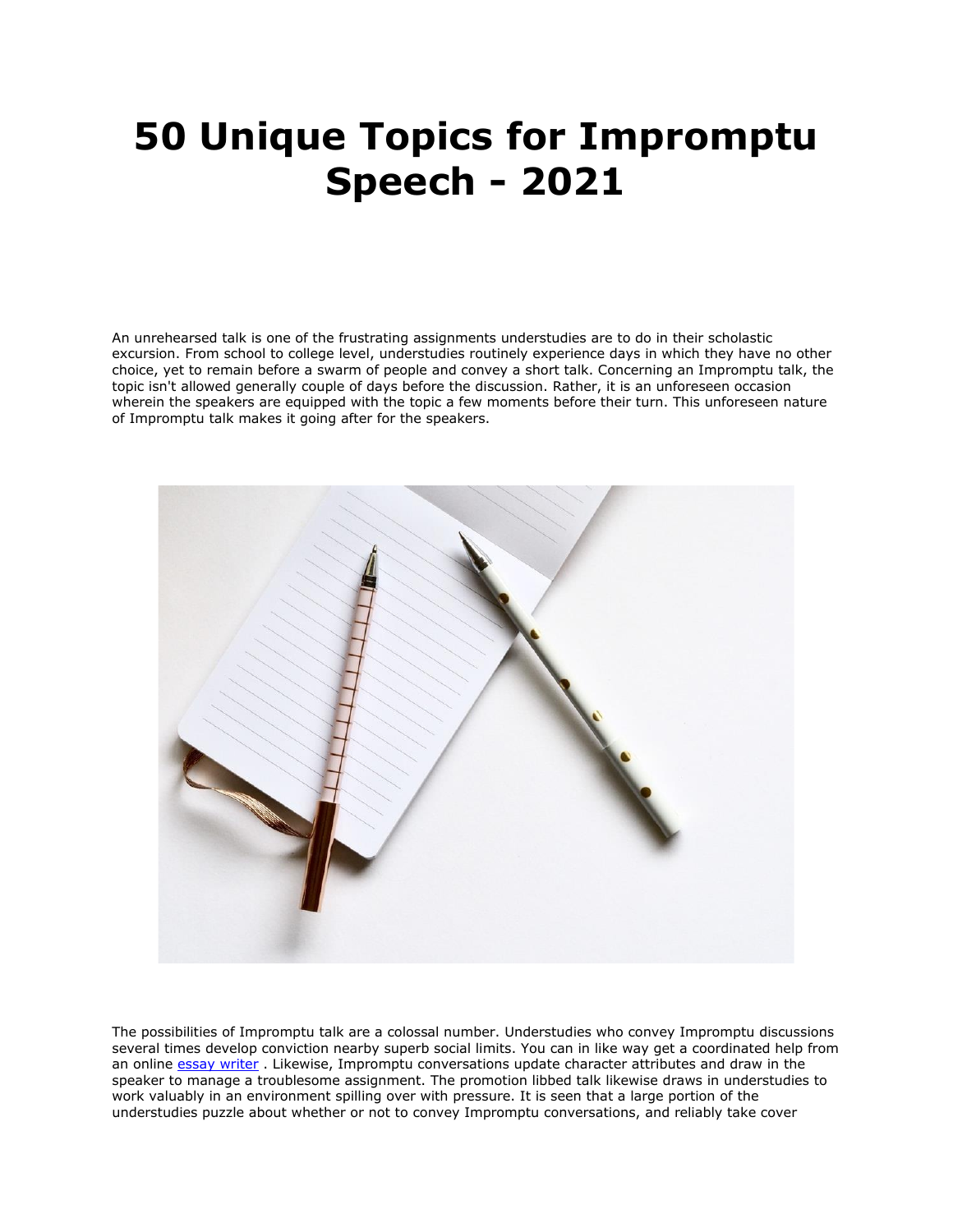behind the work area regarding their turn. It is encouraged to the understudies to effectively partake in Impromptu talk rehearses and get benefits out of them.

There are no sure ways to deal with getting ready for the Impromptu talk at direct. In any case, the greater part of the unique Impromptu speakers embrace express inclinations which draw in them to outperform each and every other speaker regarding Impromptu talk. The essential tendency you can make, which is likewise a fundamental for Impromptu talk, is to have the will to talk. A colossal piece of the understudies think this is hard, therefore they choose not to convey an Impromptu talk. This thought is shocking for the development of the understudy. Understudies should move themselves to make sure to push toward the stage.

It will overall be assumed that individuals give Impromptu conversations with close to zero arrangements, regardless, this guideline suggests that they have now evolved amazing speaker's abilities. For example, tolerating you are a great [essay writer](https://youressaywriter.net/), you would comprehend that the limit of writing helps in writing even with the element of shock joined with it. Essentially, people who perform with close to no organizing have created unbelievable social limits.

Here are some tips that you can contribute some concentrated energy to keep away from any blast when experienced with the Impromptu talk. Exactly when you experience the topic, begin with brainstorming and write your quick notes on a little piece of paper. Expecting you don't know anything about the topic, take help from a professional [essay writing service](https://theessaywritingservice.com/) who will give you the notes in run time. Some alternate way, you can plan your fundamental contemplations on a little piece of paper which will help you a mind boggling arrangement during the Impromptu talk.

Similarly, presentations are tremendous in every sort of talk, particularly concerning Impromptu talk. Especially like some other essay or paper, the show is the initial feeling you will place on the gathering. Therefore, it is fundamental to convey a captivating show. Right when I [write my essay](https://writemyessayfast.net/) , I ensure that the show makes interest among the gathering. Essentially, it is moreover gigantic in an Impromptu converse with start with a hypnotizing show.

Following are some of the most hypnotizing topics that you can consider for your Impromptu talk. It is viewed as in a large portion of the cases that understudies are permitted an astonishing an open door to pick the topic of their partner with convey an Impromptu talk. In such cases, understudies can pick some topics of interest from this rundown and set them up well time permitting. Precisely when the time comes, they can convey the Impromptu talk immaculately

Legitimate flood doesn't have anything to do anything with cash.

To blunder is human.

Is information enough?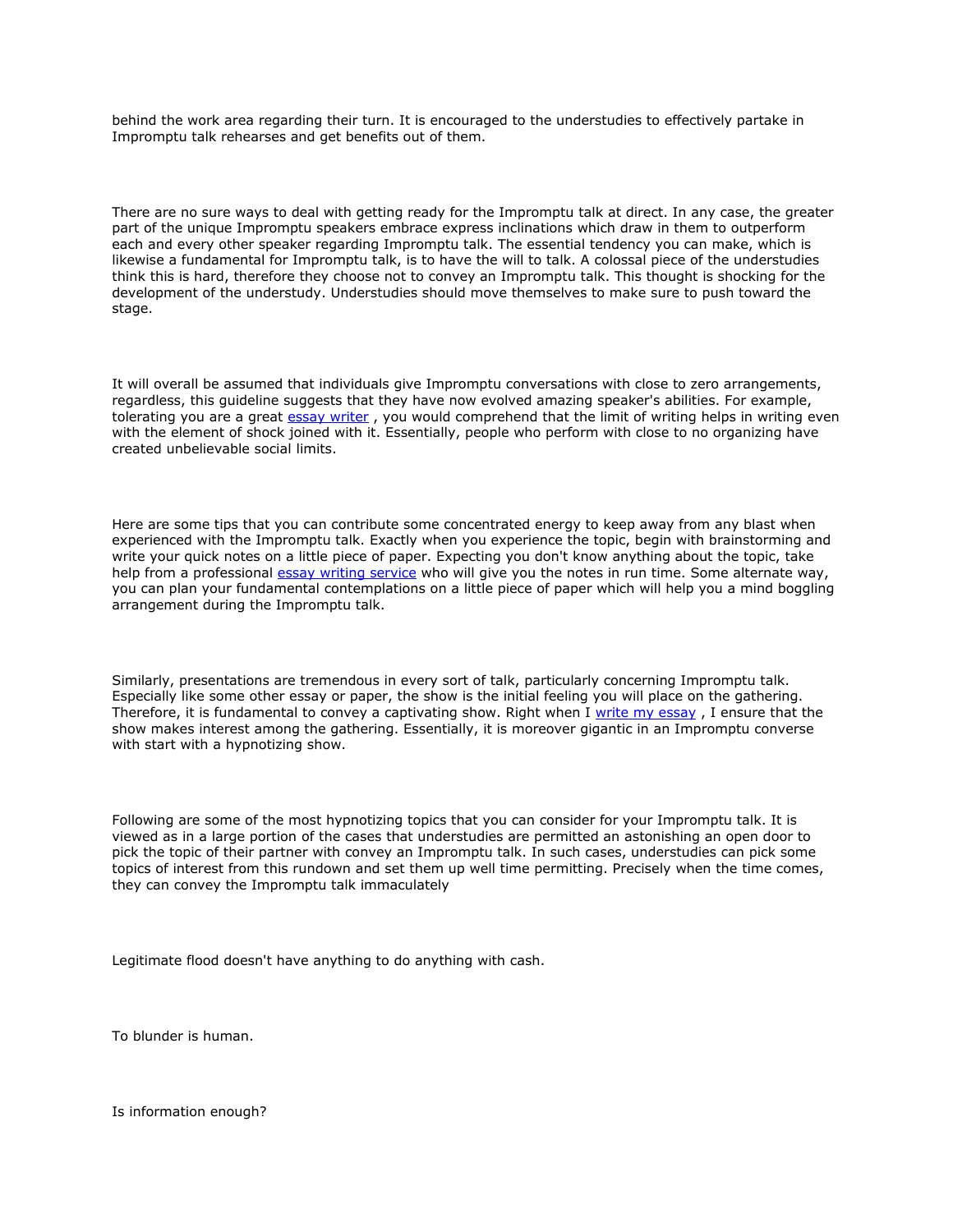I get an opportunity to travel for sure into the past.

Dejection is a perspective.

Fools and their cash are helpfully detached.

My authentic model.

An enormous message I advanced straightforwardly following presenting an error.

I had a fantasy.

For what reason do we buy too numerous things/

Three things you are best at

What is your perspective regarding a misfortune?

How might we make the web a more secure spot?

Media controls our brains

Uniforms cover character.

Metropolitan districts are for individuals and not for vehicles.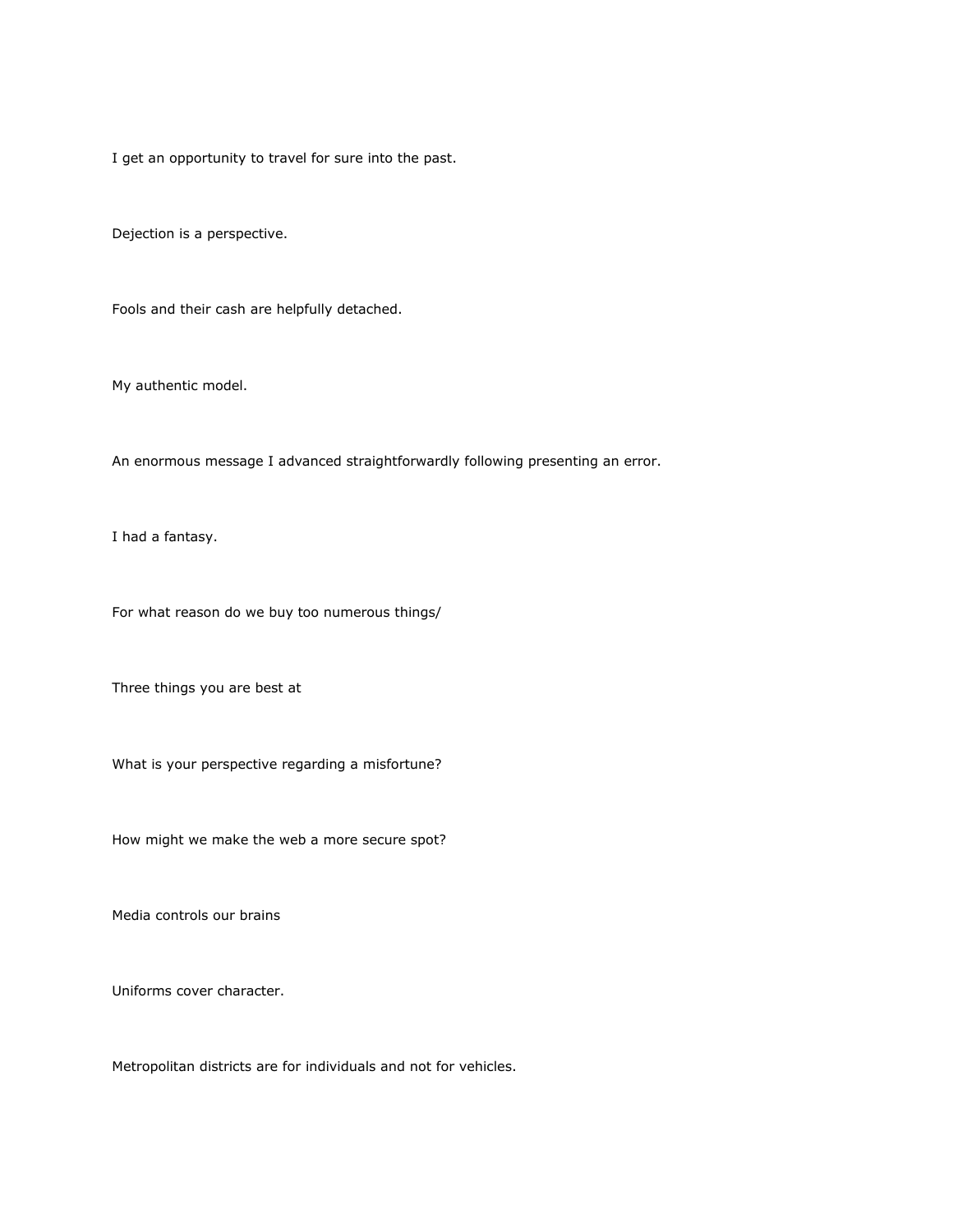Tolerating I had 1,000,000 dollar to abandon.

A trip to remember.

An enamoring day regarding my life.

Being vigorous is distorted?

Is going to a college fundamental?

Gigantic dreams are phenomenal for you.

Assuming I managed the world.

For what reason do tremors occur?

Why genuinely individuals smoke?

Is it fundamental for stop smoking?

How to save exchange out college?

For what reason do passing marks matter?

Would backbencher be able to have the choice to be useful, truth be told?

Is it OK to lie in some conditions?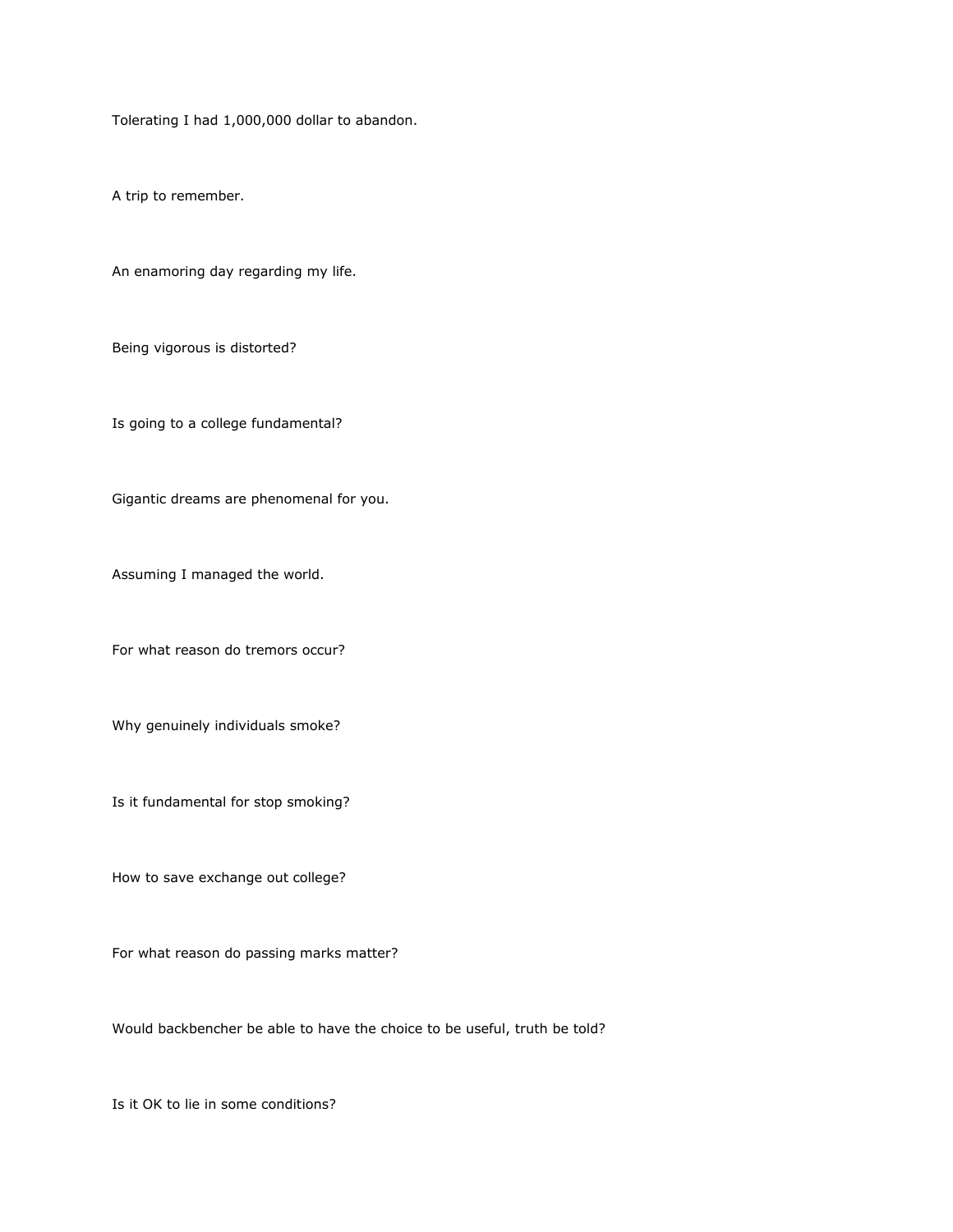Is the pen mightier than the sharp edge?

Movement rules ought to be gentler.

Benefits of online media.

Drawbacks of online media.

Online media and phony news.

Little by little bearings to keep away from stunts.

What you will find in my room?

My venerated pet

For what reason do I like my city?

How to overcome menaces?

An involvement in a harasser.

A companion in need is a partner for sure.

Mountains or sea?